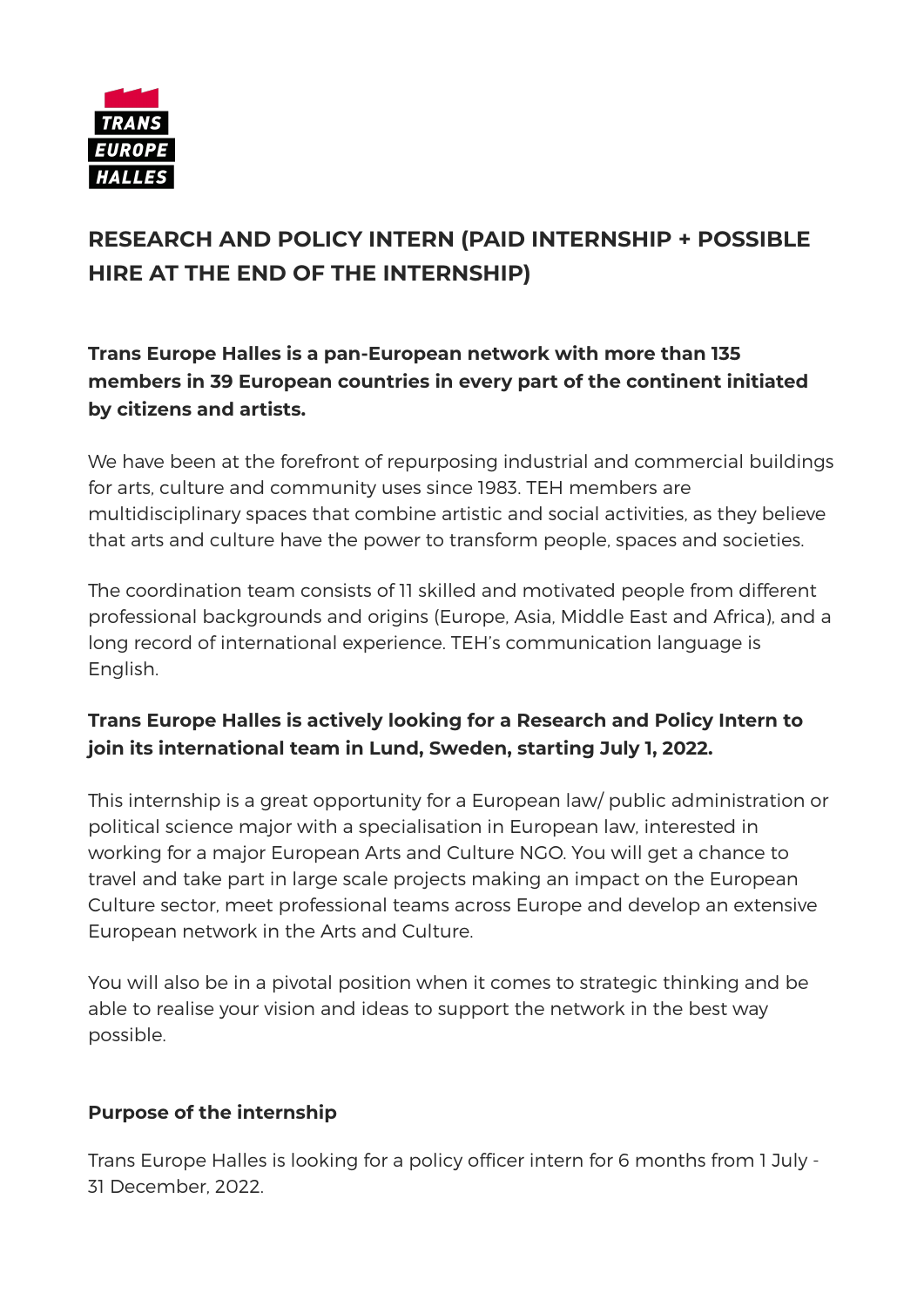Reporting to Trans Europe Halles Strategic Development Director, the policy intern will:

- Help identify and tackle the policy challenges that non-governmental cultural centres are facing in Europe nowadays.
- Draft documents, presentations on European law issues
- Handle research on complex European topics in support of the strategic development team's work
- Draft policy analysis and recommendations
- Contribute to the development and implementation of the organisation's policy programme and, in particular, the advocacy activities of the sustainability and social inclusion hubs.
- Contribute to grant writing efforts
- Pursue desk research on areas related to the arts, culture and creative sectors, cultural and creative spaces, urban revitalisation and development.
- Collaborate with the organisation's communications team to increase the efficiency and effectiveness of their advocacy campaigns.
- Attend and contribute to relevant international meetings.

#### **Requirements**

- Be enrolled in an educational institution or a programme providing an official framework for the internship.
- Relevant university degree or currently law, international relations, political science, public administration, with a focus on EU policy.
- Good knowledge of European Union institutions and policy-making procedures.
- Active involvement in activities or projects related to the organisation's areas of expertise.
- Fluent written and spoken English is essential. Additional European languages are an asset.
- Passion for arts, culture and urbanism.

#### **Core competencies and experience**

- Enthusiasm and commitment to the organisation's vision and mission.
- Excellent research skills
- Strong critical analysis and the ability to question a variety of policy reports, academic studies and grey literature.
- Excellent written and verbal communication skills and ability to convey complicated messages clearly.
- Good knowledge of EU and member states policy-making procedures.
- Independent professional with the ability to work as part of a team.